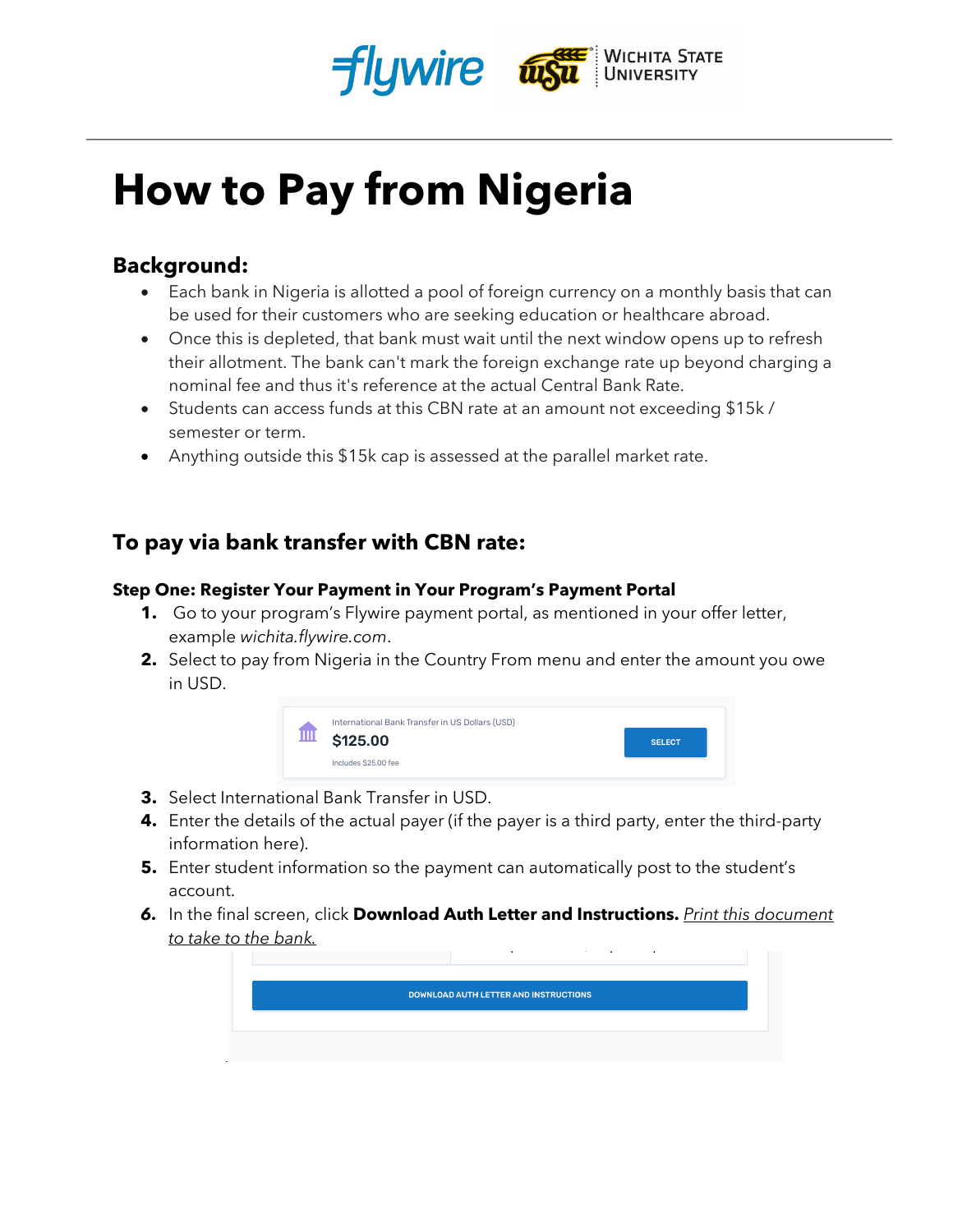#### **Step Two: Go to Your Bank to Access the CBN Rate**

- **1.** Go to your local bank and let them know you need to make a payment for educational purposes, and would like to exchange NGN for USD at the CBN rate.
- **2.** The bank will ask you to provide the following (at the very least, some banks may require additional documentation):
	- **a.** Bank Verification Number (BVN): number unique to a payer, every payer should have this as it's a requirement to hold a bank account
	- **b.** Form A completed via paper at a bank branch essentially tracks the amount remitted and for what purpose
	- **c.** Offer letter and invoice from the school
- **3.** Once the exchange from NGN to USD is complete, let them know you would like to do an international bank transfer. At this time, **provide the bank with the Authorization Letter and Payment Instructions document from Flywire.** This is an important step, because the first page (the authorization letter) explains the relationship between Flywire and Wichita State University, and contractually authorizes Flywire to collect payments on behalf of Wichita State University. It is common to get pushback from banks that they cannot send money to a third party, but the authorization letter should alleviate this. If you still have pushback, contact your Office of International Education or Accounts Receivable Office for an official letter from the university to provide to your bank.

The bank should send the funds to the account listed on Payment Instructions. All the info they need is provided there.

## **To pay via credit card in NGN with the parallel market rate:**

- **1.** Go to your program's Flywire payment portal, as mentioned in your offer letter, example *wichita.flywire.com*.
- **2.** Select to pay from Nigeria in the Country From menu and enter the amount you owe in USD.
- **3.** Select Debit/Credit Card in NGN to pay with a Mastercard, Visa, American Express, or Verve card denominated in NGN. Note: Flywire does not accept cards denominated in USD.

| Debit/Credit Card in NGN<br>$\equiv$<br>38,298.00 #                                                                                                                                                   | <b>SELECT</b> |
|-------------------------------------------------------------------------------------------------------------------------------------------------------------------------------------------------------|---------------|
| Supports:<br>$\sqrt{VISA}$ $\left\{\begin{array}{c}\begin{array}{c}\begin{array}{c}\begin{array}{c}\begin{array}{c}\end{array}\\ \end{array}\\ \end{array}\right\}\end{array}\right.$<br><b>Verve</b> |               |
| More info $\sim$                                                                                                                                                                                      |               |

- **4.** Enter the details of the actual payer (if the payer is a third party, enter the third party information here).
- **5.** Enter student information so the payment can automatically post to the student's account.
- **6.** Press "Pay with Debit/Credit Card in NGN".